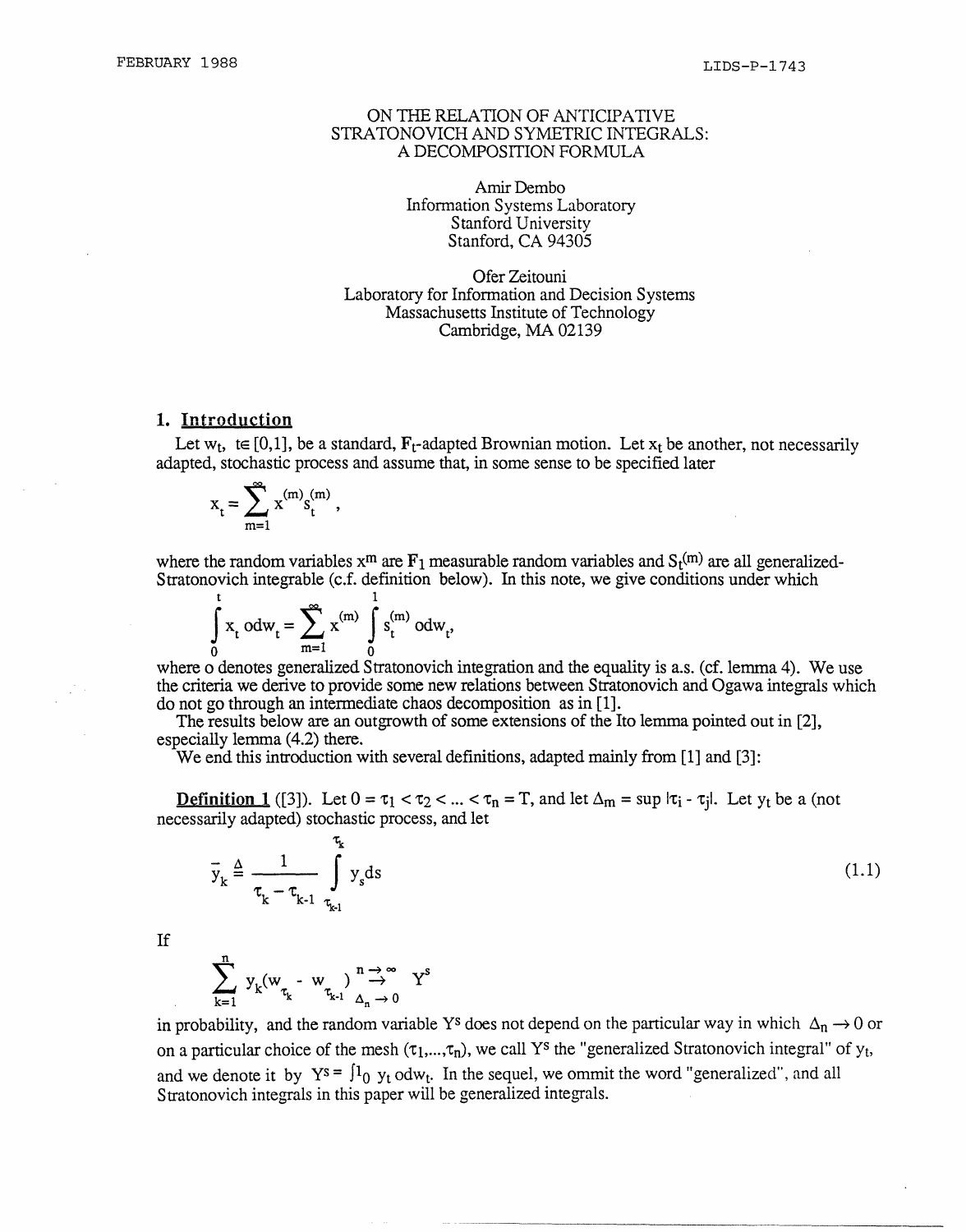| <b>Report Documentation Page</b>                                                                                                                                                                                                                                                                                                                                                                                                                                                                                                                                                                                                                                                                                                                                                                                                                                   |                             |                              |                 | Form Approved<br>OMB No. 0704-0188                  |                           |
|--------------------------------------------------------------------------------------------------------------------------------------------------------------------------------------------------------------------------------------------------------------------------------------------------------------------------------------------------------------------------------------------------------------------------------------------------------------------------------------------------------------------------------------------------------------------------------------------------------------------------------------------------------------------------------------------------------------------------------------------------------------------------------------------------------------------------------------------------------------------|-----------------------------|------------------------------|-----------------|-----------------------------------------------------|---------------------------|
| Public reporting burden for the collection of information is estimated to average 1 hour per response, including the time for reviewing instructions, searching existing data sources, gathering and<br>maintaining the data needed, and completing and reviewing the collection of information. Send comments regarding this burden estimate or any other aspect of this collection of information,<br>including suggestions for reducing this burden, to Washington Headquarters Services, Directorate for Information Operations and Reports, 1215 Jefferson Davis Highway, Suite 1204, Arlington<br>VA 22202-4302. Respondents should be aware that notwithstanding any other provision of law, no person shall be subject to a penalty for failing to comply with a collection of information if it<br>does not display a currently valid OMB control number. |                             |                              |                 |                                                     |                           |
| <b>1. REPORT DATE</b><br><b>FEB 1988</b>                                                                                                                                                                                                                                                                                                                                                                                                                                                                                                                                                                                                                                                                                                                                                                                                                           | 2. REPORT TYPE              |                              |                 | <b>3. DATES COVERED</b><br>00-02-1988 to 00-02-1988 |                           |
| <b>4. TITLE AND SUBTITLE</b>                                                                                                                                                                                                                                                                                                                                                                                                                                                                                                                                                                                                                                                                                                                                                                                                                                       |                             |                              |                 | <b>5a. CONTRACT NUMBER</b>                          |                           |
| On the Relation of Anticipative Stratonovich and Symetric Integrals: A<br><b>Decomposition Formula</b>                                                                                                                                                                                                                                                                                                                                                                                                                                                                                                                                                                                                                                                                                                                                                             |                             |                              |                 | <b>5b. GRANT NUMBER</b>                             |                           |
|                                                                                                                                                                                                                                                                                                                                                                                                                                                                                                                                                                                                                                                                                                                                                                                                                                                                    |                             |                              |                 | 5c. PROGRAM ELEMENT NUMBER                          |                           |
| 6. AUTHOR(S)                                                                                                                                                                                                                                                                                                                                                                                                                                                                                                                                                                                                                                                                                                                                                                                                                                                       |                             |                              |                 | 5d. PROJECT NUMBER                                  |                           |
|                                                                                                                                                                                                                                                                                                                                                                                                                                                                                                                                                                                                                                                                                                                                                                                                                                                                    |                             |                              |                 | <b>5e. TASK NUMBER</b>                              |                           |
|                                                                                                                                                                                                                                                                                                                                                                                                                                                                                                                                                                                                                                                                                                                                                                                                                                                                    |                             |                              |                 | 5f. WORK UNIT NUMBER                                |                           |
| 7. PERFORMING ORGANIZATION NAME(S) AND ADDRESS(ES)<br>8. PERFORMING ORGANIZATION<br><b>REPORT NUMBER</b><br>Massachusetts Institute of Technology, Laboratory for Information and<br>Decision Systems, 77 Massachusetts Avenue, Cambridge, MA, 02139-4307                                                                                                                                                                                                                                                                                                                                                                                                                                                                                                                                                                                                          |                             |                              |                 |                                                     |                           |
| 9. SPONSORING/MONITORING AGENCY NAME(S) AND ADDRESS(ES)                                                                                                                                                                                                                                                                                                                                                                                                                                                                                                                                                                                                                                                                                                                                                                                                            |                             |                              |                 | 10. SPONSOR/MONITOR'S ACRONYM(S)                    |                           |
|                                                                                                                                                                                                                                                                                                                                                                                                                                                                                                                                                                                                                                                                                                                                                                                                                                                                    |                             |                              |                 | <b>11. SPONSOR/MONITOR'S REPORT</b><br>NUMBER(S)    |                           |
| 12. DISTRIBUTION/AVAILABILITY STATEMENT<br>Approved for public release; distribution unlimited                                                                                                                                                                                                                                                                                                                                                                                                                                                                                                                                                                                                                                                                                                                                                                     |                             |                              |                 |                                                     |                           |
| <b>13. SUPPLEMENTARY NOTES</b>                                                                                                                                                                                                                                                                                                                                                                                                                                                                                                                                                                                                                                                                                                                                                                                                                                     |                             |                              |                 |                                                     |                           |
| 14. ABSTRACT                                                                                                                                                                                                                                                                                                                                                                                                                                                                                                                                                                                                                                                                                                                                                                                                                                                       |                             |                              |                 |                                                     |                           |
| <b>15. SUBJECT TERMS</b>                                                                                                                                                                                                                                                                                                                                                                                                                                                                                                                                                                                                                                                                                                                                                                                                                                           |                             |                              |                 |                                                     |                           |
| 16. SECURITY CLASSIFICATION OF:<br>17. LIMITATION OF                                                                                                                                                                                                                                                                                                                                                                                                                                                                                                                                                                                                                                                                                                                                                                                                               |                             |                              |                 | 18. NUMBER                                          | 19a. NAME OF              |
| a. REPORT<br>unclassified                                                                                                                                                                                                                                                                                                                                                                                                                                                                                                                                                                                                                                                                                                                                                                                                                                          | b. ABSTRACT<br>unclassified | c. THIS PAGE<br>unclassified | <b>ABSTRACT</b> | OF PAGES<br>11                                      | <b>RESPONSIBLE PERSON</b> |

**Standard Form 298 (Rev. 8-98)**<br>Prescribed by ANSI Std Z39-18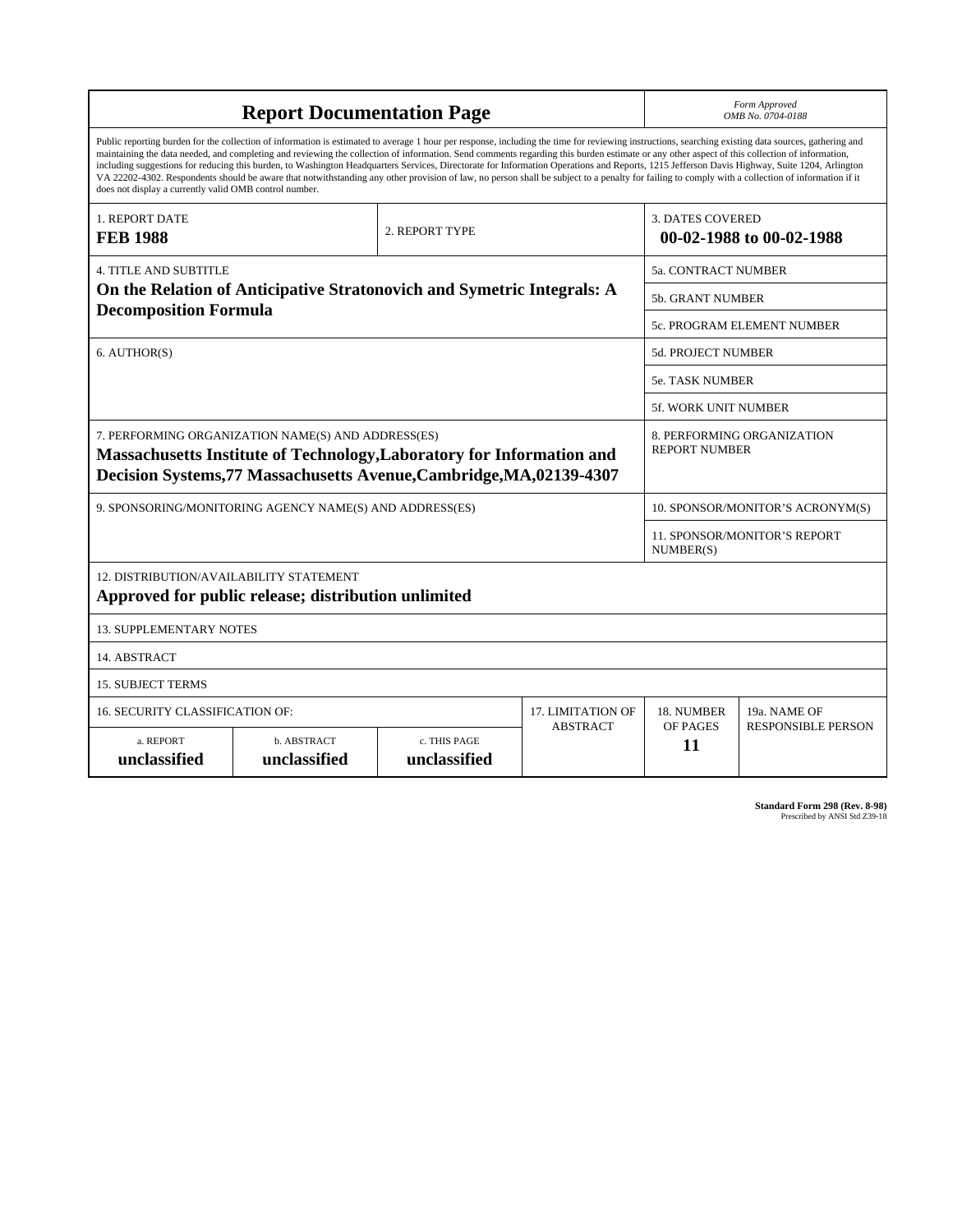Remark: In [1], the author uses a somewhat different definition of o, where  $y_k$  in (1.1) is replaced by

$$
\tilde{y}_k = \frac{y_{\tau_k} - y_{\tau_k - 1}}{2} ;
$$

Those definitions are not equivalent. For remarks concerning this point, cf. the end of section 3.

**Definition 2** ([1]). Let  $y_t$  be as above, and let  $\phi_m(t)$  be a complete orthonormal base in [0,1]. Assume that

$$
\sum_{m=1}^{k} \left( \int_{0}^{1} y_{s} \phi_{m}(s) ds \right) \int_{0}^{1} \phi_{m}(s) dw_{s} \xrightarrow[k \to \infty]{L^{2}(\Omega)} Y^{0}
$$

and moreover, assume that Y<sup>0</sup> does not depend on the particular choice of the family  $\phi_m(t)$ . Then Y<sup>0</sup> is defined to be the  $Ogawa$  (or symetric) integral of  $y_t$ , and we denote it by

$$
Y^0 = \int_0^1 y_s * dw_s.
$$

## **2. An Apnroximation Lemma**

In this section, we prove our main approximation lemma, namely:

Let  $x_t$ ,  $S_t^{(m)}$ ,  $m = 1,2...$  be  $F_1$  measurable stochastic processes, and let  $x^{(m)}$ ,  $m = 1,2,...$  be  $F_1$ measurable random variable.

Assume:

$$
S_t^{(m)} \text{ is Stratonovich integrable, } I^{(m)} \triangleq \int_0^1 S_t^{(m)} \text{odw}_t \tag{A1}
$$

Let 
$$
\tilde{x}_{t}^{(M)} \triangleq \sum_{m=1}^{M} x^{(m)} S_{t}^{(m)}
$$
, then  $(\exists \varepsilon > 0)$   $\lim_{M \to \infty} E(\int_{0}^{1} |x_{t} - \tilde{x}_{t}^{(M)}| dt)^{\varepsilon} = 0$  (A2)

Let 
$$
\overline{J}_{(M)}^{(L)} \triangleq \sum_{m=M+1}^{L} x^{(m)} I^{(m)}
$$
, then  $\lim_{M \to \infty} \lim_{L \to \infty} \overline{J}_{(M)}^{(L)} = 0$  in prob (A3)

Let 
$$
0 = \tau_1 < \tau_2 < \tau_3 < ... < \tau_N = 1
$$
, and let  $\Delta_N = \sup_{i,j} |\tau_i - \tau_j|$ .

Define 
$$
\Gamma_N^{(m)} = \sum_{k=1}^N \overline{s}_k^{(m)}(w_{\tau_k} - w_{\tau_{k-1}}),
$$

where  $\bar{s}_k^{(m)}$  is defined as in (1.1), i.e.  $I_N^{(m)}$  is the approximation to  $I^{(m)}$  using the N-mesh  $\tau_1 \dots \tau_N$ .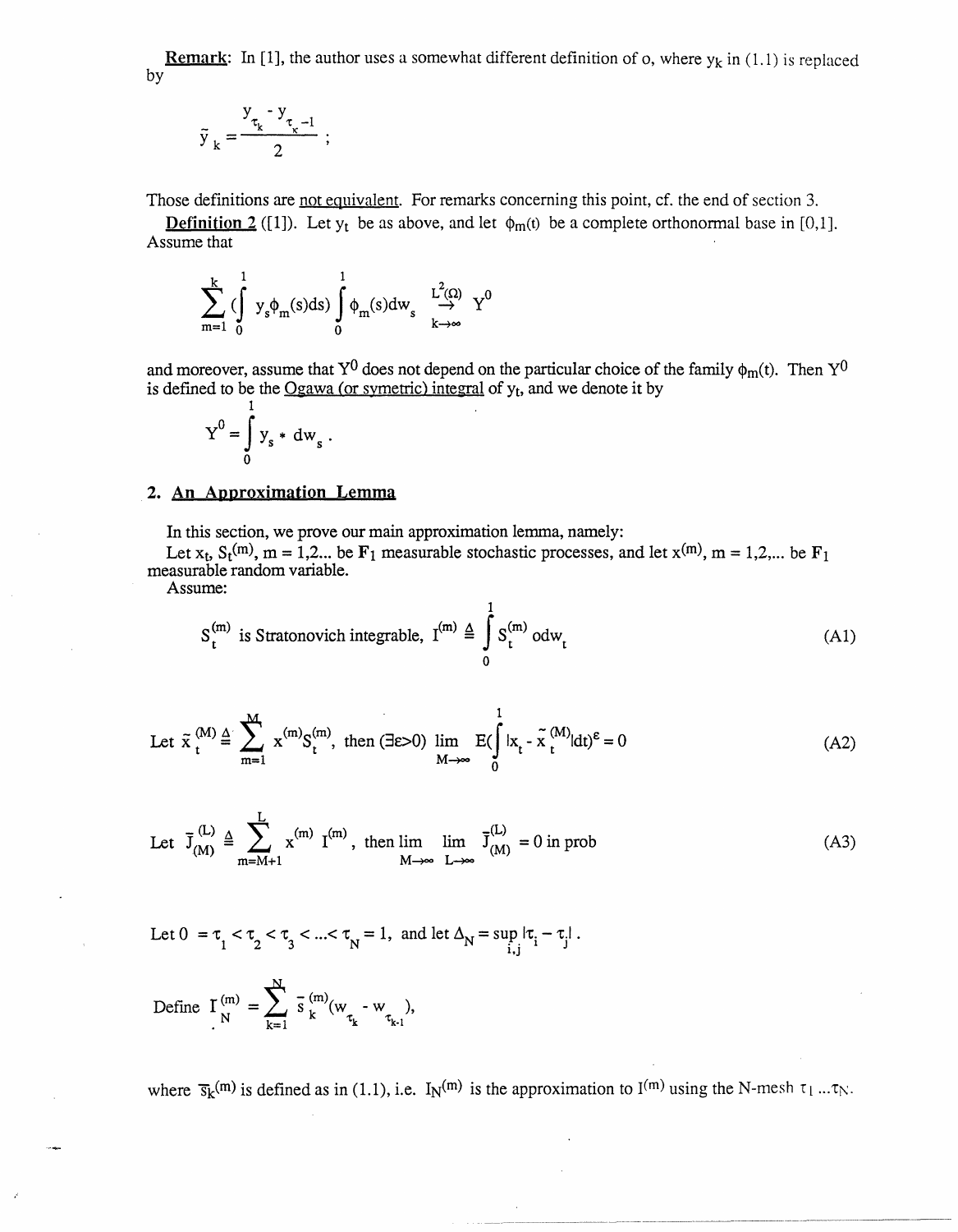Let 
$$
\widetilde{\mathcal{J}}_{N(M)}^{(L)} \triangleq \sum_{m=M+1}^{L} x^{(m)} \widetilde{\mathcal{I}}_{N}^{(m)}
$$
. Then

$$
(\forall L < \infty) \quad \tilde{J}_{N(0)}^{(L)} \stackrel{prob}{\longrightarrow} \tilde{J}_{(0)}^{(L)} \quad \text{for any N-mesh} \quad \tau_1 \dots \tau_N \quad \text{when } \Delta_N \to 0. \tag{A4}
$$

$$
\lim_{M \to \infty} \lim_{N \to \infty} J_{N(M)}^L = 0, \text{ in probability}
$$
\n(A5)

The following easily proved lemma is the basis for our later conclusions:

**Lemma 1:** Assume (A1) -(A5). Then  $x_t$  is Stratonovich integrable, and

$$
\int_{0}^{1} x_{t} o dw_{t} = \lim_{L \to \infty} \overline{J}_{(0)}^{(L)}
$$
\n(2.1)

**Proof.** By (A3),  $\mathbf{J}_{(0)}^{(L)}$  are a Cauchy sequence w.r.t. convergence in probability and therefore they converge in probability to a limit and the R.H.S. of (2.1) is well defined as this limit is probability. By definition (1), we therefore have to show that

$$
\lim_{L \to \infty} \text{prob } \overline{J}_{(0)}^{(L)} = \lim_{N \to \infty} \text{prob } \sum_{k=1}^{N} \Delta w_k \overline{x}_k
$$
\n(2.2)

where  $\Delta w_k \triangleq w_{\tau_k}$  -  $w_{\tau_{k-1}}$ .

We will show that:

$$
\begin{array}{c}\n\tilde{J}^{(L)} \xrightarrow{prob} \overrightarrow{J}^{(L)} \\
N \rightarrow \infty\n\end{array} (2.3a)
$$

$$
\lim_{L \to \infty} \lim_{N \to \infty} \lim_{M \to \infty} \left[ \sum_{k=1}^{N} \Delta w_k \ \tilde{x}_k^{(M)} - \tilde{J}_{N(0)}^{(L)} \right] = 0 \text{ in prob}
$$
\n(2.3b)

and also that

$$
\lim_{N \to \infty} \lim_{M \to \infty} \sum_{k=1}^{N} \Delta w_k(\overline{x}_k - \overline{\overline{x}}_k^{(M)}) = 0 \text{ in prob } (2.3c)
$$

Clearly,  $(2.3) \Rightarrow (2.2)$ . Note that  $(2.3a)$  is exactly  $(A4)$ . To see  $(2.3b)$ , note that

$$
\sum_{k=1}^N \Delta w_k \; \overline{\tilde{x}}_k^{(M)} - \widetilde{J}_{N(0)}^{(L)} = \sum_{k=1}^N \; \sum_{k'=1}^M \Delta w_k[(x^{(k')} \widetilde{s}_k^{(k')})] - \sum_{k'=1}^L x^{(k')} \Big[ \; \sum_{k'=1}^N \Delta w_k \widetilde{s}_k^{(k')} \Big]
$$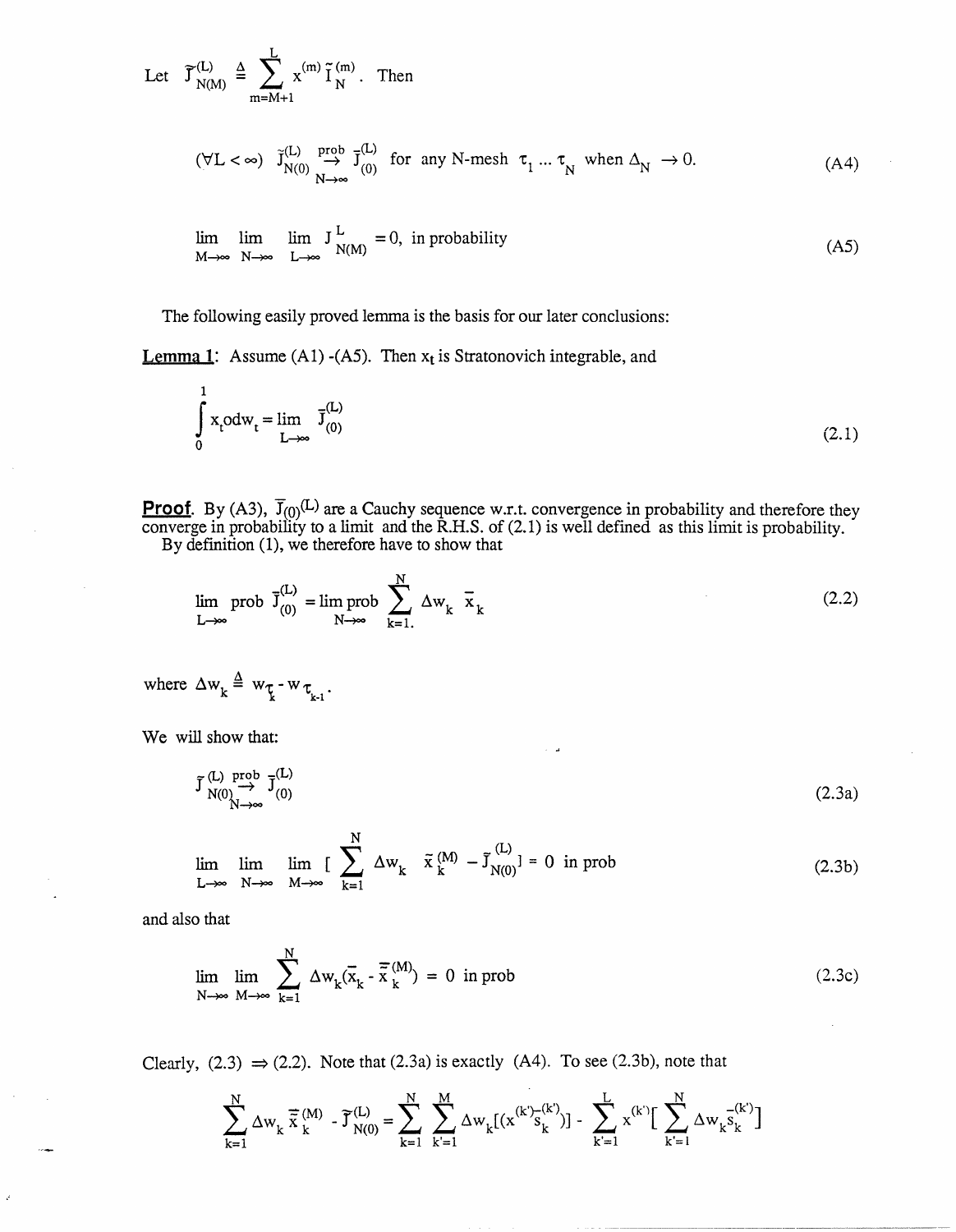$$
= \sum_{k=1}^N \sum_{k=M+1}^L \Delta w_k x^{(k')} s_k^{(k')} = \tilde{J}_{N(M)}^{(L)}
$$

and (2.3b) follows from (A5). Finally, to see (2.3c), we will show that

$$
\exists q > 0 \quad \text{s.t.} \quad \lim_{M \to \infty} E \Big| \sum_{k=1}^{N} \Delta w_k (\overline{x}_k - \overline{\overline{x}}_k^{(M)}) \Big|^q = 0 \tag{2.4}
$$

from which (2.3c), and therefore (2.2), will follow.

Let 
$$
z_N \triangleq \max_{k=1...N} \left| \frac{w_{\tau_k} - w_{\tau_{k-1}}}{\tau_k - t_{k-1}} \right|
$$
; then, for  $q = \varepsilon/q'$ ,  $\varepsilon$  as in (A2),

$$
E|\sum_{k=1}^{N} \Delta w_k(\overline{x}_k - \overline{\tilde{x}}_k^{(M)})|^q \le E(z_N \sum_{k=1}^{N} \int_{\tau_{k-1}}^{\tau_k} |x_s - \tilde{x}_s^{(M)}| ds)^q
$$

$$
\leq E(z_N^{q'-1}) E\left(\sum_{k=1}^N \int_{\tau_{k1}}^{\tau_k} |x_s - \tilde{x}_s^{(M)}| ds\right) \epsilon = E(z_N^{q'-1}) E\left(\int_0^1 |x_s - \tilde{x}_s^{(M)}| ds\right) \epsilon
$$
(2.5)

For fixed N, the first term in the R.H.S. of (2.5) is finite, being the moment of the maximum (over a finite number) of finite variance zero mean normal variables, which concludes the proof of the lemma.

We specialize the results of lemma 1 to two important particular cases. The first allows one to obtain a sort of "Taylor expansion", similar to the one in lemma (4.2) of [2]. The second will allow us to make connections with the Ogawa integral.

**Lemma 2**

Let  $s_t^{(m)}$  be  $F_t$ -adapated continuous semi-martingales, and let their Doob-Meyer decomposition be:

$$
s_t^{(m)} = s_0^{(m)}\ + A_t^{(m)}\ + M_t^{(m)}
$$

where  $M_t^{(m)}$  is a continuous martingale and  $A_t^{(m)}$  is a continuous bounded variation process.

Let  $a_m \triangleq E^{1/2} ||A^{(m)}||^2$ , where  $|| \cdot ||$  denotes the total variation norm.

$$
b_{m} \triangleq \sup E^{1/4} \Big[ \frac{(M_t^{(m)} - M_s^{(m)})^4}{(t-s)^2} \Big]
$$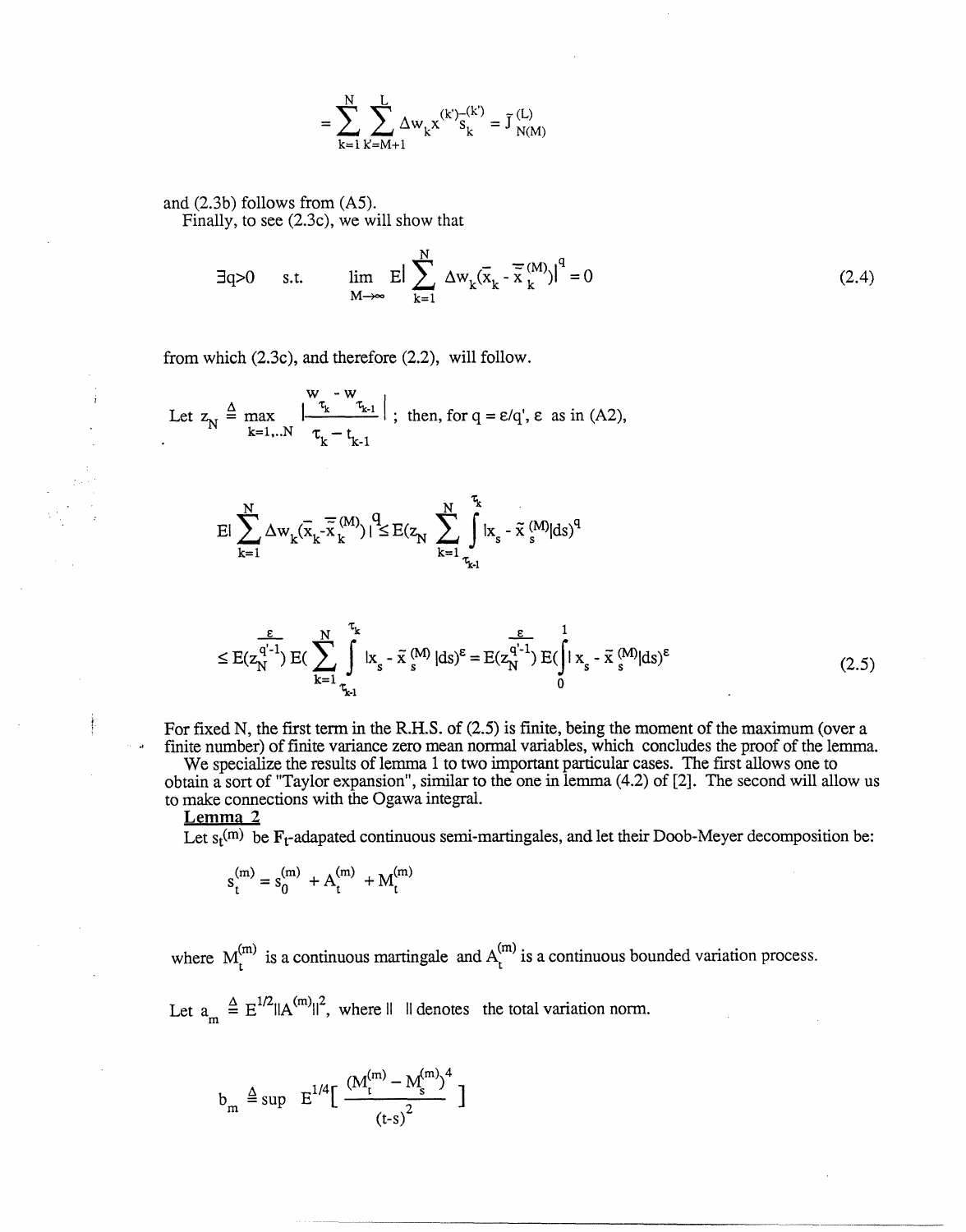$$
c_m \triangleq E^{1/2} \int_0^1 (s_t^{(m)})^2 dt
$$

and assume that:

$$
\sum_{m=1}^{\infty} b_m^2 < \infty, \sum_{m=1}^{\infty} c_m^2 < \infty, \sum_{m=1}^{\infty} a_m^2 < \infty \tag{H1}
$$

$$
\sum_{m=1}^{\infty} E((x^{(m)})^2) < \infty \tag{H2}
$$

$$
\sum_{m=1}^{\infty} |\sum_{k=1}^{N} (\tau_{k} - \tau_{k-1}) E((s_{\tau_{k-1}}^{(m)})^{2}) - \int_{0}^{1} E(s_{t}^{(m)})^{2} dt| < c(N), c(N) \to 0
$$
\n(H3)

Then  $\widetilde{\mathfrak{X}}_t^M$  converges in  $L^1(\Omega \times [0,1])$  (and hence, also in probability), and (A1)-(A5) hold.

Proof. Note that (A1) is trivial here, and that

$$
E\int_{0}^{1}|\tilde{x}|_{t}^{L} - \tilde{x}|_{t}^{M}|dt \leq \int_{0}^{1}\sum_{m=M+1}^{L}E|x^{(m)}s_{t}^{(m)}|dt \leq \sum_{m=M+1}^{L}(x^{(m)})^{2} + \sum_{m=M+1}^{L}c_{m}^{2}
$$

which, by (H1), (H2) converges to zero as  $L, M \rightarrow \infty$ ; hence,  $x_t^M$  is a Cauchy sequence in  $L_1(\Omega x[0,1])$  and (A2) follows.

Concerning (A5), we write  $\widetilde{J}_{N(M)}$ <sup>L</sup> as:

$$
\tilde{J}_{N(M)}^{(L)} = \sum_{m=M+1}^{L} x^{(m)} [ (\sum_{k=1}^{N} s_{\tau_{k-1}}^{(m)} (w_{\tau_{k}} - w_{\tau_{k-1}}) + \sum_{k=1}^{N} (\overline{A}_{k}^{(m)} - A_{\tau_{k-1}}^{(m)}) (w_{\tau_{k}} - w_{\tau_{k-1}}) + \sum_{k=1}^{N} (\overline{M}_{k}^{(m)} - M_{\tau_{k-1}}^{(m)}) (w_{\tau_{k}} - w_{\tau_{k-1}})]
$$
\n
$$
\stackrel{\Delta}{=} \tilde{J}_{N(M),1}^{(L)} + \tilde{J}_{N(M),2}^{(L)} + \tilde{J}_{N(M),3}^{(L)}
$$
\n(2.6)

To show (A.5), it will be enough to show that for  $j = 1,3$ ,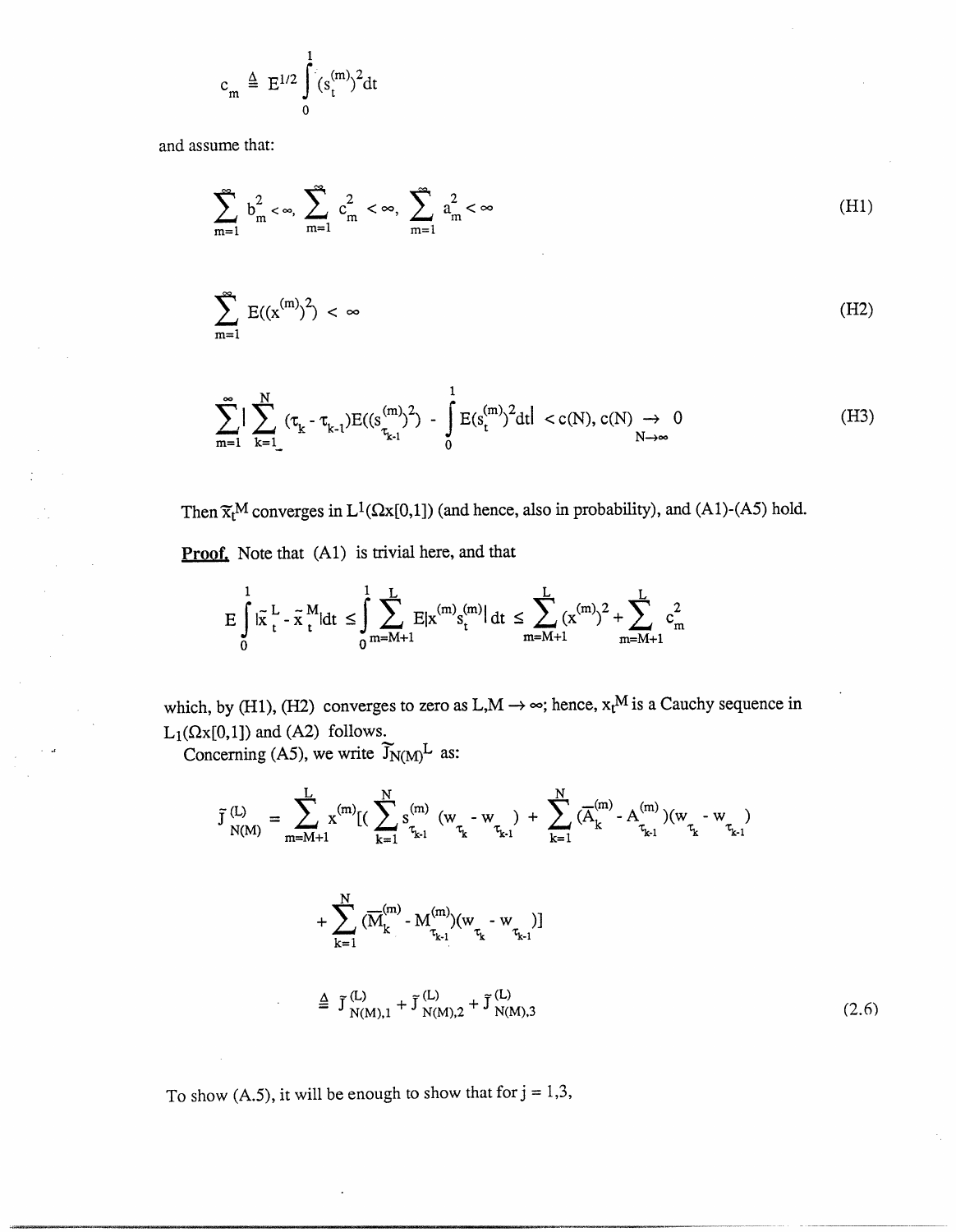$$
\lim_{M \to \infty} \lim_{N \to \infty} E \left| \tilde{J}^{(L)} \right| = 0
$$
\n(2.7)

whereas  $\tilde{J}$  (L) converges to zero in probability when the limits are taken in the correct order. Note

that

$$
E[\sum_{k=1}^N s^{(m)}_{\tau_{k\text{-}1}}(w_{\tau_k^{\text{-}}} \ w_{\tau_{k\text{-}1}})]^2 = \sum_{k=1}^N \ (\tau_k^{\text{-}} \ \tau_{k\text{-}1}) E(s^2_{\tau_{k\text{-}1}})
$$

Therefore,

$$
\begin{aligned} \text{E}|\tilde{J}_{N(M),1}^{(L)}| &\leq \sum_{m=M+1}^{L} \text{E}^{1/2}(\boldsymbol{x}^{(m)})^2 \, (\int\limits_{0}^{1} \, \text{E}((s_{t}^{(m)})^2) \text{d}t)^{1/2} \\ &\quad + \sum_{m=M+1}^{L} \text{E}^{1/2}(\boldsymbol{x}^{(m)})^2 \quad [\quad \sum_{k=1}^{N} \, \left(\tau_{k} - \tau_{k-1}\right) \, \text{E}\left(s_{\tau_{k-1}}^{(m)}\right)^2 \, \int\limits_{0}^{1} \, \text{E}(s_{t}^{(m)})^2 \, \text{d}t \, ]^{1/2} \end{aligned}
$$

by  $(H2)$ ,  $(H1)$  and  $(H3)$ , we obtain therefore that  $(2.6)$  holds for j=1. Turning our attention to j=2, we have:

$$
|\sum_{k=1}^N {(\overline{A}^{(m)}_k - A^{(m)}_{\tau_{k\cdot 1}})~(w_{\tau_k^-} - w_{\tau_{k\cdot 1}})|} \leq ||A^{(m)}||~(\sup |w_{\tau_k^-} - w_{\tau_{k\cdot 1}}|)
$$

Therefore

$$
|\widetilde{J}_{N(M),2}^{(L)}| \leq (\sum_{m=M+1}^{L} |x^{(m)}| \, ||A^{(m)}||) \sup |w_{\tau_k} - w_{\tau_{k-1}}| \leq 2 \sup_{0 \leq t \leq 1} |w_t| \sum_{m=M+1}^{L} |x^{(m)}| \, ||A^{(m)}|| \tag{2.8}
$$

and to show the convergence in probability, note that

$$
\sum_{m=M+1}^{L} E|x^{(m)}| ||A^{(m)}|| \le \sum_{m=M+1}^{L} E^{1/2}((A^{(m)})^2) E^{1/2}(x^{(m)})^2)
$$
  

$$
\le \sum_{m=M+1}^{L} E(A^{(m)})^2 + \sum_{m=M+1}^{L} E((x^{(m)})^2)
$$
(2.9)

which, by (H1), imply the convergence in probability to 0 of (2.8). Finally, turning to  $j=3$ , note that

$$
E|\tilde{J}_{N(M),3}^{(L)}| \leq \sum_{m=M+1}^{L} E^{1/2}((x^{(m)})^2) E^{1/2}((\sum_{k=1}^{N} (\overline{M}_{k}^{(m)} - M_{\tau_{k-1}}^{(m)})(w_{\tau_{k}} - w_{\tau_{k-1}}))^{2})
$$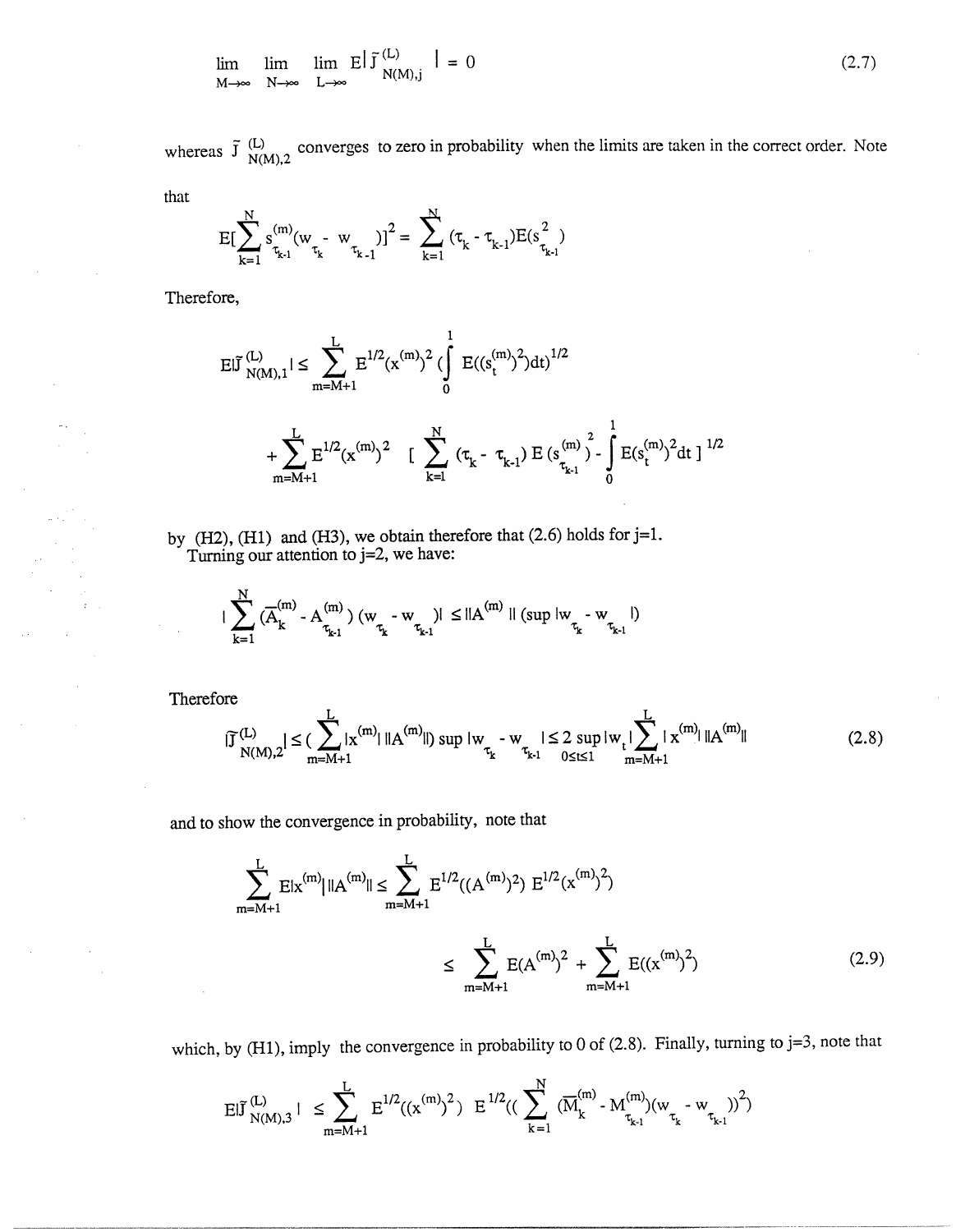$$
\leq \sum_{m=M+1}^{L} E^{1/2}(x^{(m)})^2 \sum_{k=1}^{N} E^{1/2}[(\overline{M}_{k}^{(m)} \cdot M_{\tau_{k}}^{(m)})^2 (w_{\tau_{k}} \cdot w_{\tau_{k-1}})^2]
$$
  

$$
\leq \sum_{m=M+1}^{L} E^{1/2}(x^{(m)})^2 \sum_{k=1}^{N} E^{1/4}[\overline{M}_{k}^{(m)} \cdot M_{\tau_{k}}^{(m)}]^4 E^{1/4}[w_{\tau_{k}} \cdot w_{\tau_{k-1}}]^4
$$
  

$$
\leq C \sum_{m=M+1}^{L} E^{1/2}(x^{(m)})^2 \sum_{k=1}^{N} E^{1/4}[\frac{\overline{M}_{k}^{(m)} \cdot M_{\tau_{k}}^{(m)}}{(\tau_{k} - \tau_{k-1})^{1/2}}]^4 (\tau_{k} - \tau_{k-1})^2
$$

$$
\leq \ C \sum_{m=M+1}^{L} E^{1/2} (x^{(m)})^2 b_m \sum_{k=1}^{N} \left(\tau_k - \tau_{k-1}\right)^2
$$

which, again by H<sub>1</sub> and H<sub>2</sub>, ensure the convergence to zero (as  $L \rightarrow \infty$  first and N  $\rightarrow \infty$  next).

We next note that (A4) holds trivially, since due to the fact that  $L < \infty$  it is enough to check that for each (m),

$$
x^{(m)} \tilde{I}_{N}^{(m)} \stackrel{N \to \infty}{\to} x^{(m)} I^{(m)} \text{ in probability}
$$

 $\begin{array}{l} \frac{\partial}{\partial x_1} \, , \, \, . \end{array}$ 

which clearly holds since  $\overline{I}_N^{(m)} \stackrel{\text{prob}}{\rightarrow} I^{(m)}$  since  $s_t^{(m)}$  is adapted.  $N \rightarrow$ 

We finally check A3. Note that, by using the fact that  $I^{(m)}$  is an adapted integral,

$$
E(|\bar{J}_{(M)}^{(L)}|) \leq \sum_{m=M+1}^{L} E^{1/2} (x^{(m)})^2 E^{1/2} (I^{(m)})^2
$$
\n(2.10)

$$
\leq \!\!\!\!\!\!\sum_{m=M+1}^{L} (c_m^2 + b_m^2)^{1/2} \quad \ E^{1/2} (x^{(m)})^2
$$

which, by H1, H2 converges to zero when M,  $t \rightarrow \infty$ . The lemma is proved.

The following variant of lemma 2 is useful in the comparison with the Ogawa integral:

Lemma **3** Let (H1) - (H3) in Lemma 2 be replaced by:

$$
c_m < K, \quad a_m < K, \quad b_m < K \tag{H1'}
$$

$$
\sum_{m=1}^{\infty} E^{1/2}((x^{(m)})^2) < \infty \tag{H2'}
$$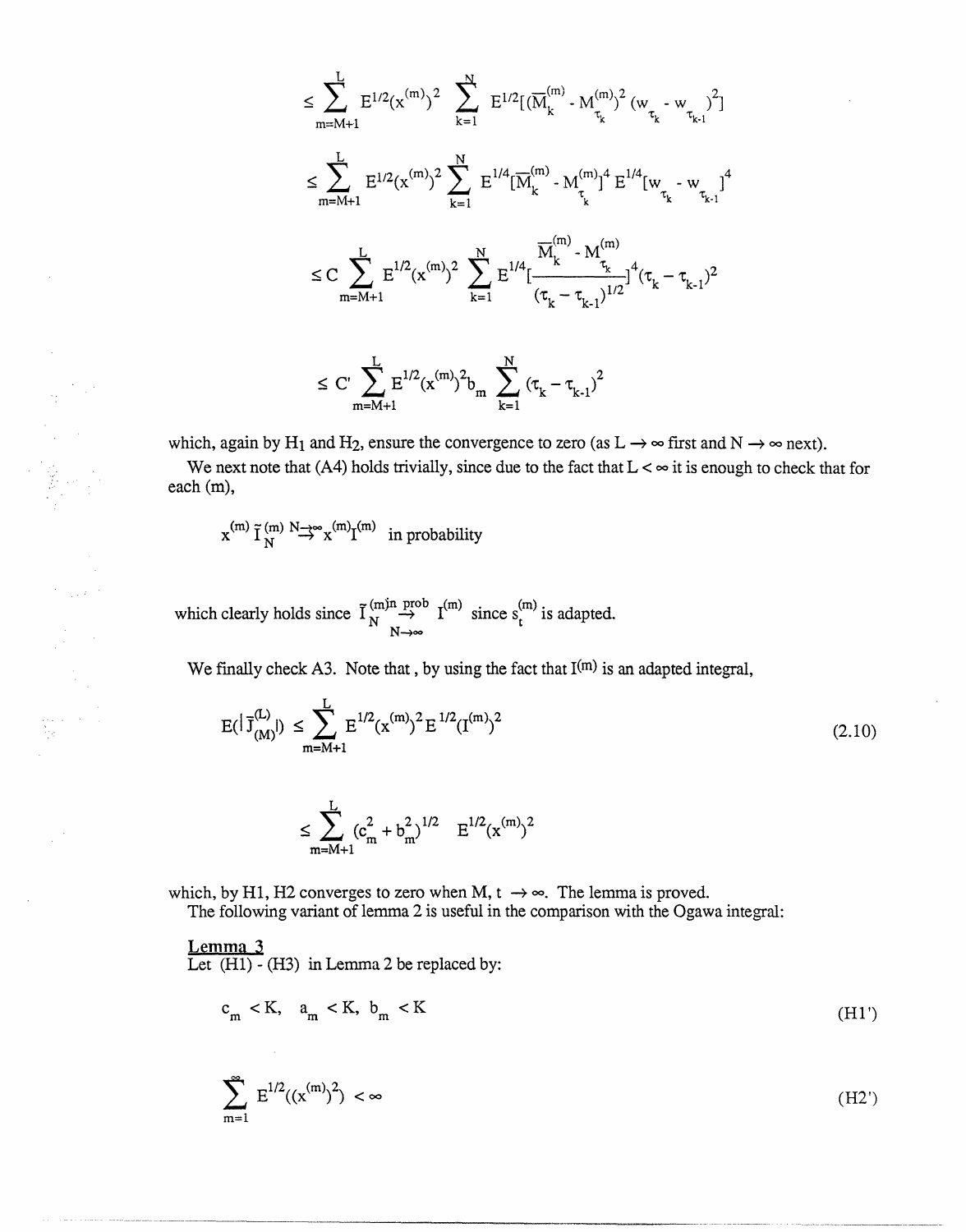$$
\sum_{k=1}^N \ (\tau_k - \tau_{k-1}) \ E(s_{\tau_{k-1}}^{(m)})^2 \ < \ \kappa
$$

then again 
$$
x_t \stackrel{\Delta}{=} \lim_{m \to \infty} \left( \sum_{M=1}^{M} x^{(m)} s_t^{(m)} \right)
$$
 exists (in L<sub>1</sub>(\Omegax[0,1])) and (A1-A5) still hold.

Proof: Repeat the proof of lemma 2, and note that in  $(2.7)$ ,  $(2.9)$ ,  $(2.10)$ ,  $(H1')$  and  $(H3')$  are still enough for convergence.

 $(H3')$ 

# **3.** A Relation Between the Ogawa **and the** Stratonovich Integrals

In this section, we propose conditions under which the Stratonovich and Ogawa integrals both exit and coincide; there conditions unlike those in [1], [4] and references there do not make use of Malliavin-type calculus.

Let  $\phi_n$  be any continuous, uniformly bounded orthonormal base of  $L^2[0,1]$ . We claim:

**Lemma 4**

 $\frac{d\mathcal{L}}{d\mathcal{L}}$ 

 $\theta_{\frac{1}{2}}$ 

Assume that 
$$
\sum_{k=1}^{\infty} E^{2+\epsilon}(y_k^{2+\epsilon}) < \infty, \text{ where } y_k \triangleq \int_0^1 \phi_k(t)y_t dt.
$$
 Then both the Ogawa and the

Stratonovich integrals of  $y_t$  exist and they are equal.

**Proof.** That the Stratonovich integrall exists follows from lemma 3 by taking  $x^{(m)} = y_k$ ,  $s_t^{(m)} =$  $\phi_m$ . That it is equal to the construction of the Ogawa integral for the basis  $\phi_m$  is clear from definition 2, for

$$
E(\sum_{k=M+1}^{m}y_{k}\int_{0}^{1}\varphi_{k}(s)dw_{s})^{2}=\sum_{k,k'=M+1}^{m}E(y_{k}y_{k'}\int_{0}^{1}\varphi_{k}(s)dw_{s}\int_{0}^{1}\varphi_{k'}(s)dw_{s}\leq
$$

$$
\leq \sum_{k,k'=M+1}^m E^{(1+\frac{\epsilon}{2})}((y_k y_{k'})^{1+\epsilon/2}) E^{\frac{1}{\epsilon}} \int_0^{\frac{2}{\epsilon}+1)} (\int_0^1 \varphi_k(s) dw_s)^{\frac{2}{\epsilon}} \int_0^1 \varphi_{k'}(s) dw_s)^{\frac{2}{\epsilon}+1)}
$$

Note that  $\int_0 \phi_k(s) dw_s$  are i.i.d. N(0,1) random variable. Therefore, we get:

$$
E\big(\sum_{M+1}^m\ y_k\ \int\limits_0^1 \varphi_k(s)dw_s\big)^2\ \leq\ K\!\!\sum_{k,k'=M+1}^m E^{2+\epsilon}\ (y_k^{(2+\epsilon)})\, E^{2+\epsilon}(y_{k'}^{2+\epsilon})
$$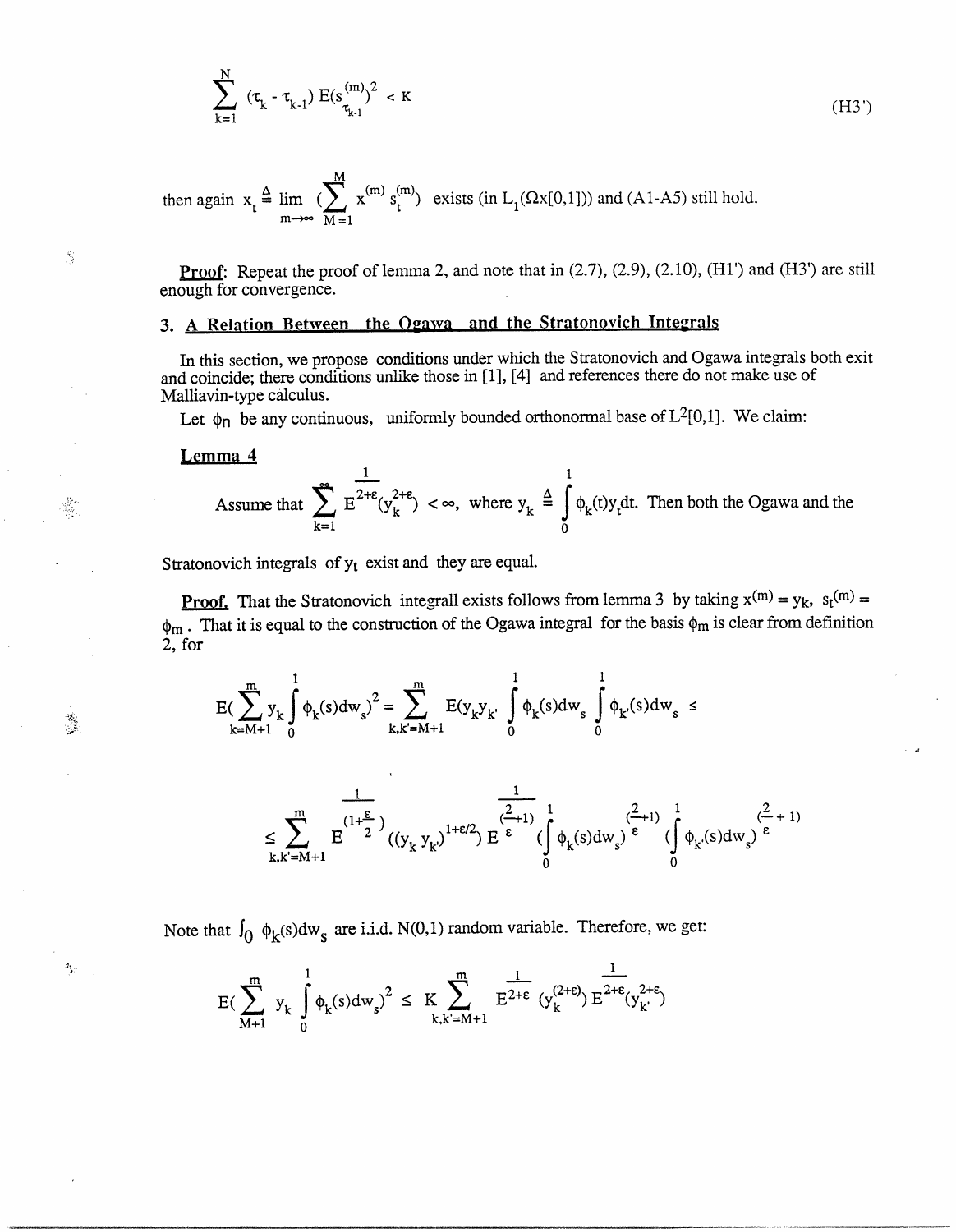$$
= K \sum_{k=M+1}^{m} E^{2+\epsilon} (y_k^{2+\epsilon})^2
$$
 (3.1)

**1** where K does not depend on m; therefore, by our assumption,  $\sum y_k \int \phi_k(s) dw_s$  is a Cauchy sequence 1 0

in  $L^2(\Omega)$ , which implies that the sum in definition 2 converges and is therefore equal to the Stratonovich integral.

We need therefore to prove that the sum of definition 2 does not depend on the particular base chosen  $\phi_n$ . Let  $\psi_n$  be another complete base, we therefore have to show that

$$
A(K) \triangleq \sum_{k=1}^{K} (\psi_k, \xi) \int_0^1 \psi_k(t) dw_t + \sum_{k=1}^{K} (\phi_k, \xi) \int_0^1 \phi_k(t) dw_t \underset{K \to \infty}{\stackrel{L^2(\Omega)}{\to}} 0
$$
 (3.2)

where  $(\psi_k, \xi)$  denote the scalar product in L<sup>2</sup>[0,1].

Let 
$$
\psi_k = \sum_{n=1}^{\infty} \alpha_{nk} \phi_n
$$
, where  $\alpha_{nk} = (\psi_k, \phi_n)$ ,  $\sum_{n=1}^{\infty} \alpha_{nk}^2 = 1$ ,  $\sum_{k=1}^{\infty} \alpha_{nk}^2 = 1$ .

Define

$$
A(K, L, N) = \sum_{k=1}^{K} \sum_{n=1}^{N} \sum_{l=1}^{L} \alpha_{nk} \alpha_{lk}(\phi_n, \xi) \int_{0}^{1} \phi_l dw_t - \sum_{n=1}^{K} (\phi_n, \xi) \int_{0}^{1} \phi_n dw_t
$$
 (3.3)

Clearly,  $A(K) \stackrel{\text{L}(34)}{\rightarrow} 0$  if lim lim lim  $E(A^{2}(K,L,N)) = 0$ ; Note that **K--oo K---- N---o L--**

$$
A(K,L,N) = \sum_{n=1}^{K} (\phi_n, \xi) \left[ \sum_{k=1}^{K} \alpha_{nk} \sum_{l=1}^{L} \alpha_{lk} \int_{0}^{1} \phi_l dw_t - \int_{0}^{1} \phi_n dw_t \right] +
$$

+ 
$$
\sum_{k=1}^{K} \sum_{n=K+1}^{N} (\phi_n, \xi) \alpha_{nk} \sum_{l=1}^{L} \alpha_{lk} \int_{0}^{1} \phi_l dw_t
$$

$$
\stackrel{\Delta}{=} \sum_{n=1}^{K} (\phi_n, \xi) \sum_{k=1}^{K} B(n,k,L) + \sum_{n=K+1}^{N} (\phi_n, \xi) D(n,K,L) \stackrel{\Delta}{=} A_1(K,L) + A_2(K,L,N) \quad (3.4)
$$

and we need to check the convergence of  $A_i(K,L,N)$ ,  $i = 1,2$ . For  $A_1(K,L)$ , one has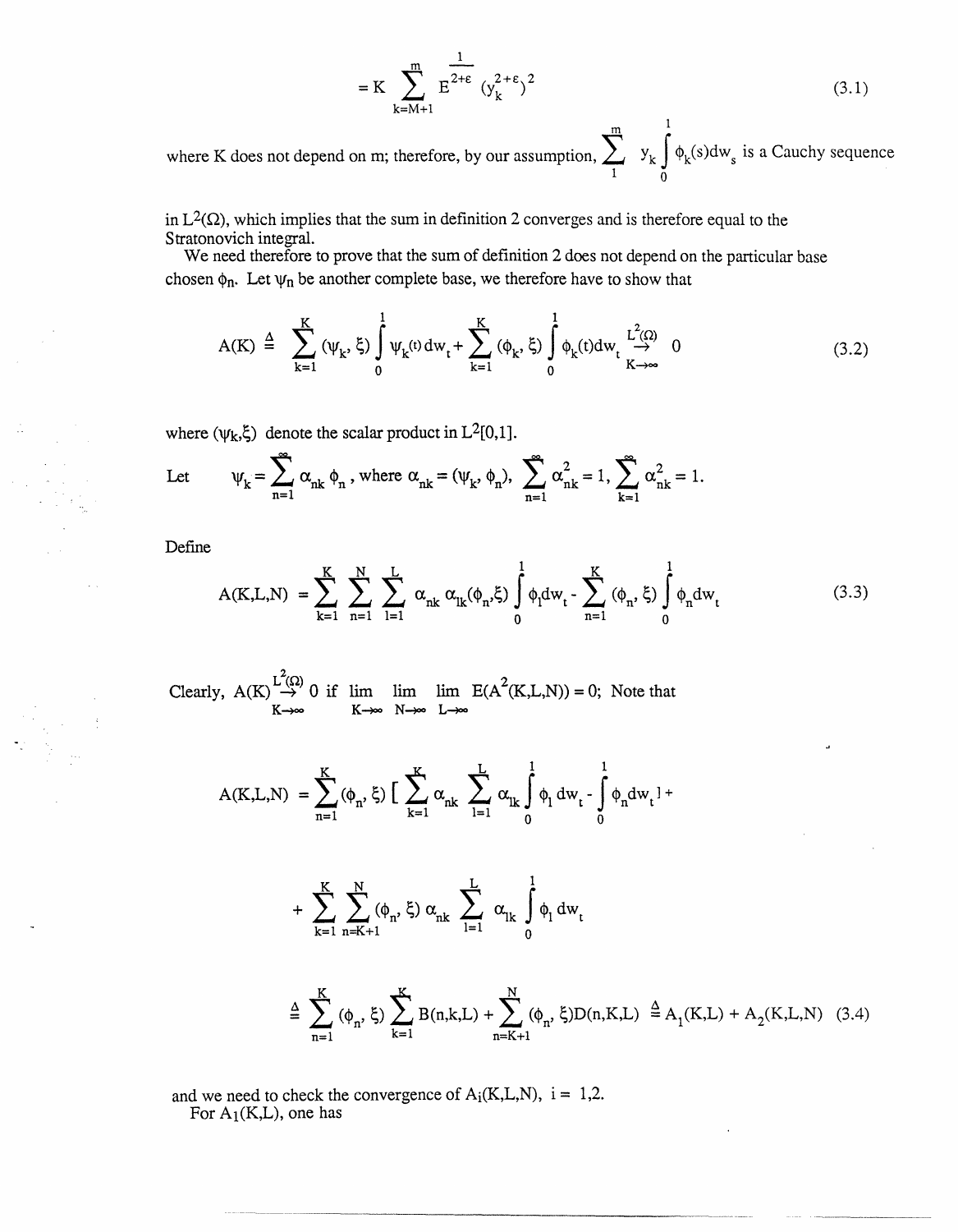$$
E(A_1^2(K, L)) = E\left[\sum_{n=1}^K (\phi_n, \xi) \left(\sum_{k=1}^K B(n,k,L)\right)\right]^2
$$
  
\n
$$
= E \sum_{n=1}^K \sum_{n=1}^K (\phi_n, \xi) (\phi_n, \xi) \left(\sum_{k=1}^K B(n,k,L)\right) \left(\sum_{k=1}^K B(n^k,k,L)\right)
$$
  
\n
$$
\leq \sum_{n=1}^K \sum_{n=1}^K \frac{1}{E^{2+\epsilon}} ((\phi_n, \xi)^{2+\epsilon}) E^{2+\epsilon} ((\phi_n, \xi)^{2+\epsilon}) \cdot
$$
  
\n
$$
\cdot E^{\frac{\epsilon}{4+2\epsilon}} (\sum_{k=1}^K B(n,k,L)) \left(\sum_{k=1}^K E^{2+\epsilon} (\sum_{k=1}^K B(n^k,k,L))\right) \left(\sum_{k=1}^K B(n^k,k,L)\right) \left(\sum_{k=1}^K E^{2+\epsilon} (\sum_{k=1}^K B(n,k,L))\right) \left(\sum_{k=1}^K E^{2+\epsilon} (\sum_{k=1}^K B(n,k,L))\right) \left(\sum_{k=1}^K E^{2+\epsilon} (\sum_{k=1}^K B(n,k,L))\right) \left(\sum_{k=1}^K E^{2+\epsilon} (\sum_{k=1}^K B(n,k,L))\right) \left(\sum_{k=1}^K B(n,k,L)\right) \left(\sum_{k=1}^K B(n,k,L)\right) \left(\sum_{k=1}^K B(n,k,L)\right) \left(\sum_{k=1}^K B(n,k,L)\right) \left(\sum_{k=1}^K B(n,k,L)\right) \left(\sum_{k=1}^K B(n,k,L)\right) \left(\sum_{k=1}^K B(n,k,L)\right) \left(\sum_{k=1}^K B(n,k,L)\right) \left(\sum_{k=1}^K B(n,k,L)\right) \left(\sum_{k=1}^K B(n,k,L)\right) \left(\sum_{k=1}^K B(n,k,L)\right) \left(\sum_{k=1}^K B(n,k,L)\right) \left(\sum_{k=1}^K B(n,k,L)\right) \left(\sum_{k=1}^K B(n,k,L)\right) \left(\sum_{k=1}^K B(n,k,L)\right) \left(\sum_{k=1}^K B(n,k,L)\right) \left(\sum_{k=1}^K B(n,k,L)\right) \left(\sum_{k=1}^
$$

Note that B(n,KL) is a Gaussian r.v., mean zero, and

$$
\lim_{L \to \infty} E(B(n,K,L))^2 = 1 - \sum_{k=1}^{K} \alpha_{nk}^2
$$
\n(3.6)

 $(3.5)$ 

 $n=1$  k=1

Therefore,

$$
\lim_{L \to \infty} E(A_1^2(K, L, N)) \le c \, (\epsilon) \sum_{n=1}^K E^{2+\epsilon} \left( (\phi_n, \xi)^{2+\epsilon} \right) \left( (1 - \sum_{k=1}^K \alpha_{nk}^2)^{1/2} \right)^2 \stackrel{K \to \infty}{\to} 0
$$

Turning to  $A_2(K,L,N)$ , note that  $D(n,K,L)$  is again a Gaussian r.v., mean zero and

$$
\lim_{L \to \infty} E(D^{2}(n, K, L)) = \sum_{k=1}^{K} \alpha_{nk}^{2}
$$
\n(3.7)

and therefore, repeating the computations above, one has:

$$
\lim_{L \to \infty} E(A_2^2(K, L, N)) \le c(\epsilon) \sum_{n=K+1}^N \frac{1}{E^{2+\epsilon}} (\phi_n, \xi)^{2+\epsilon} (\sum_{k=1}^K \alpha_{nk}^2)^{1/2} \le c(\epsilon) \sum_{n=K+1}^N E^{1(2+\epsilon)} (\phi_n, \xi)^{2+\epsilon} \tag{3.8}
$$

and, from (3.8) and our conditions in the statement of the lemma, we again get the required convergence, which completes the proof of the lemma.

Acknowledgements. This work was partially supported by the Weizmann post-doctoral fellowship and the Air Force Office of Scientific Research grant AFOSR-85-0227B.

 $\Delta$